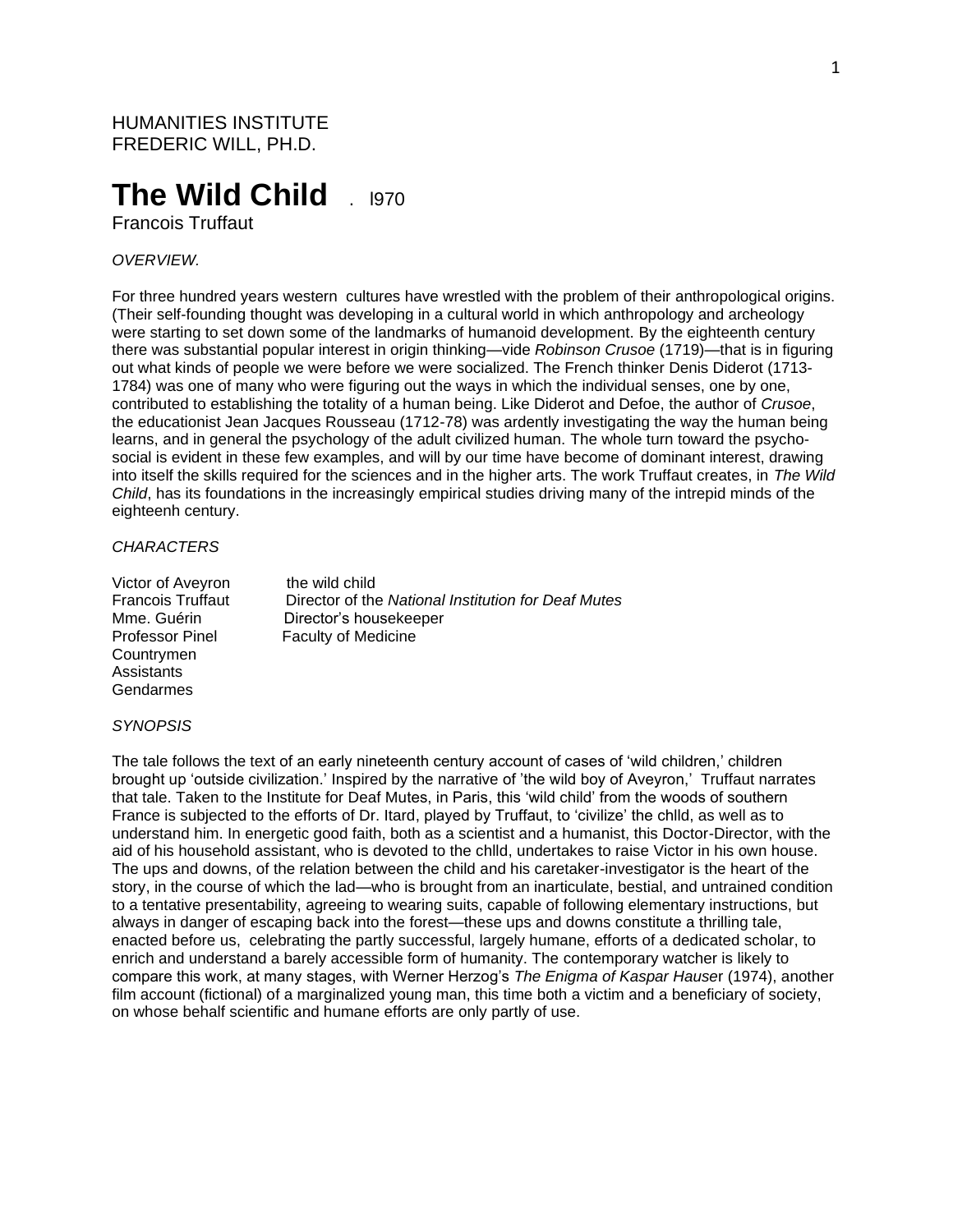### *STORY*

*Beginnings.* The first portion of this black and white film is enthralling forest shadow and light, which takes us back and forth between the hunters who are pursuing the wild child—at first just an animalhuman twisting and turning through the underbrush in the scatter of leaves and sunlight. Having been tracked and terrified by hunting dogs, the lad is captured and transported to Paris, where he is lodged in and introduced to the Institute for Deaf Mutes. He is put under the care of the Institute's Director, Dr. Itard.

*Progress.* By end of the film, Truffaut will wish us to feel that good has been accomplished; as Director, and as principal actor, as the 'scientist at the center of this experiment in rehabilitation,' the Doctor is participating in an Enlightenment effort to raise man up to his true humanity. At the end of the film the boy, Victor, has run away from the Institute, then returned of his own accord, prompting the doctor to embrace him and remark that 'you're no longer a savage, even if you're not yet a man.' This optimistic progress report, rendered under excitement as a top off to the film, and to the account of the experiment, saves us the knowledge that the real Victor never became precisely a success, as a rescue experiment. The real Victor died around the age of forty, never having learned the use of language. He escaped once but was brought back by gendarmes. By the tale's end we begin to reflect that the true protagonist of the film is Truffaut/Dr. Itard, for the theme the doctor places before us is essentially the theme of Truffaud's own early life, as he recounts it in his own film autobiography*, Les 400 Coups.*

*Justice*. Doctor Itard carries through one brief but meaningful experiment on Victor, an experiment designed to clarify and evaluate the whole mission of this 'story.' We might well wonder at the reason for the Doctor's ardent desire to understand and modify this wild child. Digging into his own past, the Doctor implies that the mission of his story might be to contribute to the civilization of the child. And how can the doctor evaluate the success of that mission? He can test the growth of a sense of justice, in Victor—for that sense might seem a hallmark of the human. In order to make a test, of Victor's sense of justice, the Doctor punishes Victor—locks him up in the closet-- for no reason, thus unjustifiably-- and concludes from the furious outrage of Victor, that the boy's sense of injustice has been violently activated. The boy is on his way to mastering a central human emotion. Yet at the same time—and here enters a kind of justice and balance which surmount the entire film—stunning natural scenery, pressing across the forested background of the Institute, persists onto our eyes throughout the film, reminding us of the splendor of the nature from which Victor is putatively being withdrawn, and which in fact underlies even our scientific efforts to 'civilize ourselves.'

# *THEMES.*

**Humanity**. Though the film offers us enticing glimpses of wild nature, and ample forested landscape of great beauty, we are left feeling that humanity, and the achievement of it trumps all. The implicit reason for 'rescuing' Victor is to make him into a human being, an achievement of which primary aspects are the acquisition of language (unsuccessful, in this case) and the development of a sense of justice (achieved, in Dr. Itard's opinion.)

**Nature**. If humanity is self-realization for us, as this film presents it, then nature is the underlying material we humans are, out of which the human can be formed. Truffaut presents nature as a powerful backdrop, in which we are all embedded, and for which we all thirst—as Victor returned to the river to drink voraciously, as he was being taken to Paris.

**Terro**r Victor needs to be weaned away from terror, as he is brought up vulnerable to wild animals and dogs, volatile weather patterns, and without any of the protections, like clothing and cooked food, that humans bring into the world. The closet punishment becomes a constant terror to Victor, but his face softens when Mme. Guérin ruffles his hair.

**Experiment.** De. Itard is a scientist, in the experimental, document-filing sense the term was starting to acquire by the eighteenth century in western Europe. Though he became increasingly fond of Victor, he never forgot his mission, which was to understand human development, and the stages of human growth. He was a formative scientist in the sense of his age—the age of Lomonosov, Linnaeus, or Lavoisier. .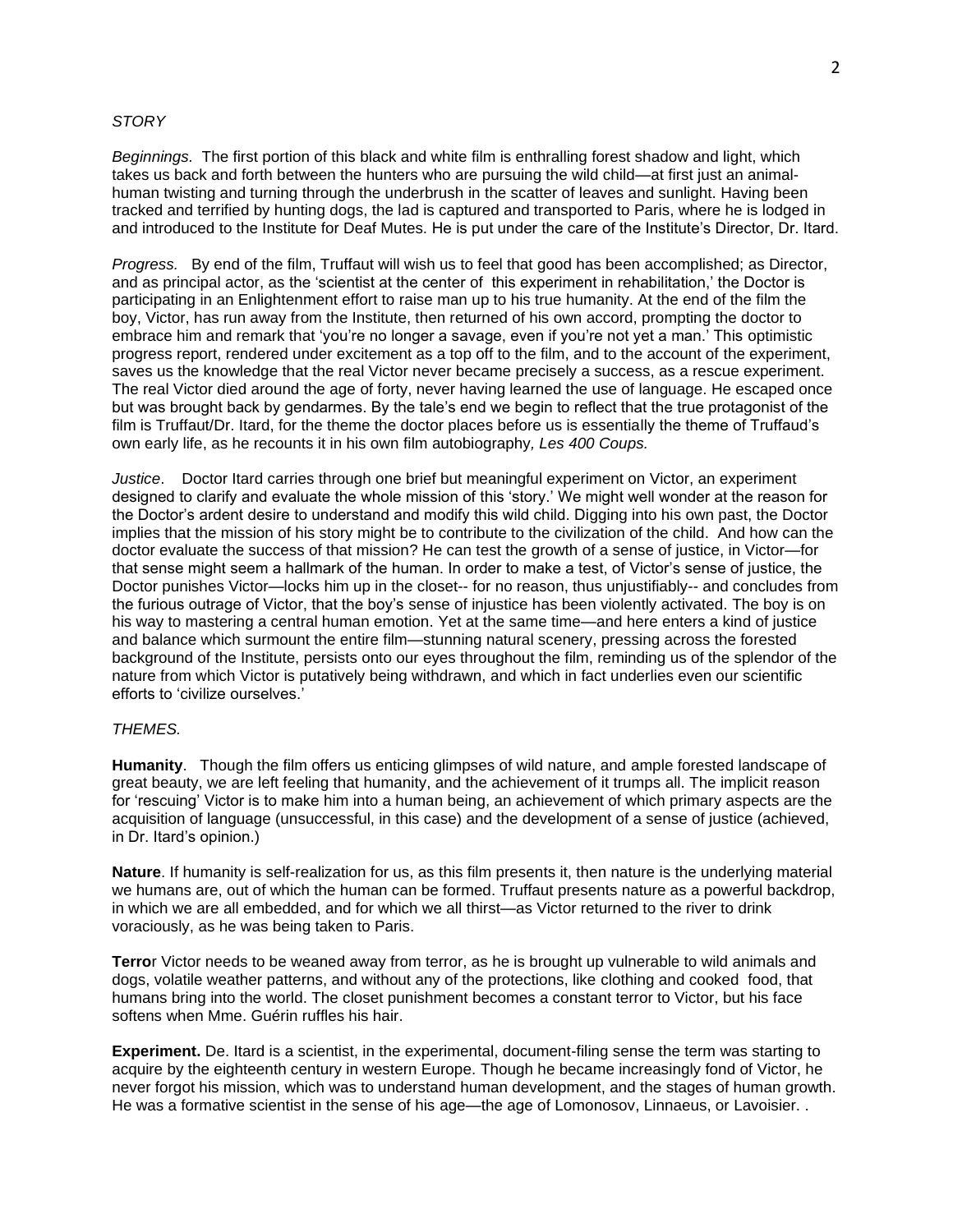**Justice.** For Dr. Itard the truest test of Victor's growth toward humanity will be acquisition of a sense of justice. The proof of the presence of this sense, from Itard's observation, is that Victor is particularly enraged when he is locked in the closet for no reason, 'unjustifiably.' From this situation we see how deeply the notion of justice was embedded in Victor.

**Freedom.** From the nimbleness with which Victor flees into the open on several occasions, while making an escape from confinement, we realize how deep is the pull of the wild on the child. In the end, as the Doctor is delighted to discover, Victor returns to the Institute, which he has at last internalized as home. But one feels no reason to count on a permanent return to settled life. He is still a wild child.

**Science.** Dr. Itard is foremost an experimental scientist. He is granted custody over Victor, on the grounds that he, the Doctor, is the perfect 'expert' to study the present case. Dr. Itard is, in fact. subsidized by the French Academy of Sciences for his research work. He must meet a high standard of accountability.

**Speech**. The importance of speech and language, for Victor's development, is underlined in the film. Victor was never able to speak, therefore could not grow and develop. Through this sad limitation, Truffaut is enabled to make his strongest points about the essential skills required for the development of humanity.

**Children**. Children fascinated Truffaut from the start of his cinematographic career. Like his own selfimage, in *Les 400 Coups*, Victor is impulsive, vengeful, risk taking, and only limitedly teachable, though containing within himself boundless funds of energy and desire. Though a child he is all humanity *in nuce.*

## *CHARACTER ANALYSIS*

**Dr. Itard** Dr. Itard is intellectually rigorous, but also intrigued and fascinated with Victor, from whom he hopes to crack open some secrets of what humanity is made of. Itard is a blend of compassionate with pedagogical, and seemingly hopes to bring a better life out of, and for, Victor. For the rest, this conscientious man seems to live for his work, and only raises his emotions when the development of his charge is fostered: when the project as a whole is renewed by the government, or when Victor returns to the Institute after his brief escape. Itar is goal-oriented.

*Experimental*. Dr. Itard is both compassionate toward Victor, and eager to learn from him, and longs for an experiment that will help to measure the boy's 'humanity,' or manner of learning to be a human being. The Doctor concludes that the boy can be tested by subjecting him to injustice, and seeing whether he rebels with particular force against this violation of his nature. The doctor locks the boy in a closet for a short time with no justification; the boy is furious, outraged, and clearly (as the doctor sees it) shares the universal human trait of abhorring injustice.

*Compassionate*. Dr. Itard controls his emotions, but is visibly moved when Victor returns, at the end of the film, from a fairly lengthy period of disappearance from the Institute. The doctor seems to feel that at least Victor has come to identify the Institute as his home.

*Instructional*. Dr. Itard not only wants to learn about the development of Victor, but wants to teach the boy. He wants to show the wild child how to manage in the human world—dress appropriately, eat at the table—but there are strict limitations to how much the doctor can achieve. It seems that the wild chlld was never able to speak; one theory of this whole tale is that the child was mentally retarded.

**Victor** Victor is in no position to develop fine tuned skills and emotions, for he is throughout the film still struggling to discipline himself to the broad ground rules of the human community. He is working to survive as a sub -human first of all. If he has preferential desires, which to some extent define him, they will be his desires for freedom from restraint. He has not yet a 'personality.'